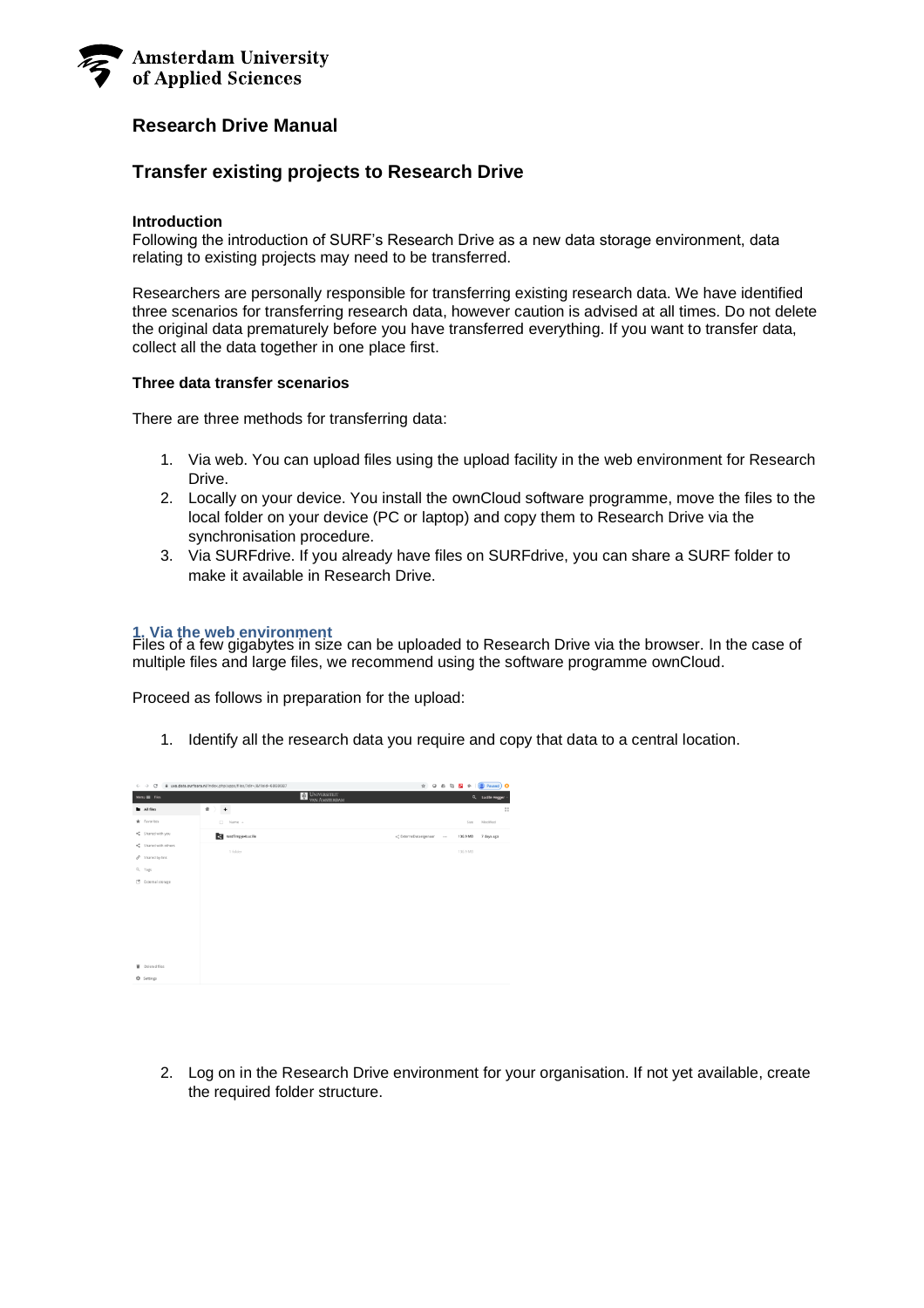

| C<br>m uva.data.surfsara.nl/index.php/apps/files/?dir=/&fileid=6868687<br>$\leftarrow$ $\rightarrow$ |                                                                         |    |                    |       |  |  |  |
|------------------------------------------------------------------------------------------------------|-------------------------------------------------------------------------|----|--------------------|-------|--|--|--|
|                                                                                                      | <b>UNIVERSITEIT</b><br>뼾<br>$Menu \equiv$ Files<br><b>VAN AMSTERDAM</b> |    |                    |       |  |  |  |
| ٠                                                                                                    | All files                                                               | 솔  | $\ddot{}$          |       |  |  |  |
| *                                                                                                    | Favorites                                                               |    | $#$ Upload         |       |  |  |  |
| K.                                                                                                   | Shared with you                                                         |    | <b>E</b> Folder    | cille |  |  |  |
| ≺                                                                                                    | Shared with others                                                      | R. | Diagram            |       |  |  |  |
| P                                                                                                    | Shared by link                                                          |    | <b>日 Text file</b> |       |  |  |  |
| Q                                                                                                    | Tags                                                                    | n  | Document           |       |  |  |  |
| 國                                                                                                    | <b>External storage</b>                                                 | ۰  | Spreadsheet        |       |  |  |  |
|                                                                                                      |                                                                         | a  | Presentation       |       |  |  |  |
|                                                                                                      |                                                                         |    |                    |       |  |  |  |
|                                                                                                      |                                                                         |    |                    |       |  |  |  |

3. Next, open the folder you require. Click the + icon, followed by the first option: *Upload*.

Or drag the files in question to the main screen in Research Drive.

4. Browse to the folder (or folders) you require and select the files you want to upload.

## **2. Locally on your device**

You can also use the software programme to work locally in Research Drive to transfer data. In comparison to your web browser, this has the advantage of being able to automatically process a large number of files and resume the upload process if problems arise.

Working locally in Research Drive on your device is an installable executable that allows you to set up synchronisation via a local folder on your device.

- 1. Install the software programme ownCloud. For instructions, refer to the 'Working locally in Research Drive installation manual'.
- 2. Select the local folder you want to synchronise. Synchronising this local folder with Research Drive allows you to copy an entire folder structure to this local folder at once. Synchronisation is performed immediately and Research Drive is filled at the same time.

|                                     | 3.                               |                 |                                                                                      |                                                       |  |  |
|-------------------------------------|----------------------------------|-----------------|--------------------------------------------------------------------------------------|-------------------------------------------------------|--|--|
| ownCloud                            |                                  |                 | $\leftarrow$ $\rightarrow$ $\vee$ $\uparrow$ <b>I</b> « visrr > surfdrive > Shared > |                                                       |  |  |
|                                     | $\wedge$<br>Gewijzigd op<br>Naam |                 | .dropbox.cache                                                                       | $\wedge$<br>Naam                                      |  |  |
| ang<br>$d \nightharpoonup$          | Fenix Northumbria                | 27-2-2020 13:49 | <b>bijles</b>                                                                        | 20200224-Archiveren-en-publiceren-dat                 |  |  |
|                                     | map HVA 2                        | 6-3-2020 13:30  | <b>Camera Uploads</b>                                                                | Implementatie storage infrastructuur<br>MDT onderzoek |  |  |
| $S \nightharpoonup \nightharpoonup$ | $\Box$ .owncloudsync             | 2-4-2020 08:25  | gedeeldefolder I                                                                     |                                                       |  |  |
| en $\not\equiv$                     | sync_4bc5991fa2eb                | -4-2020 21:05   | handleidingen                                                                        | Artikel - Alle 2000 AIOS van huisartsoplei            |  |  |

The ownCloud folder appears in the left-hand pane. The right-hand pane displays part of the SURFdrive on your device. Copy the folder highlighted in blue from the right-hand pane to the ownCloud folder.

4. If you wish, you can exclude specific Research Drive folders from synchronisation. Those folders are only saved in the cloud and not on your own computer. You can set this in the software programme.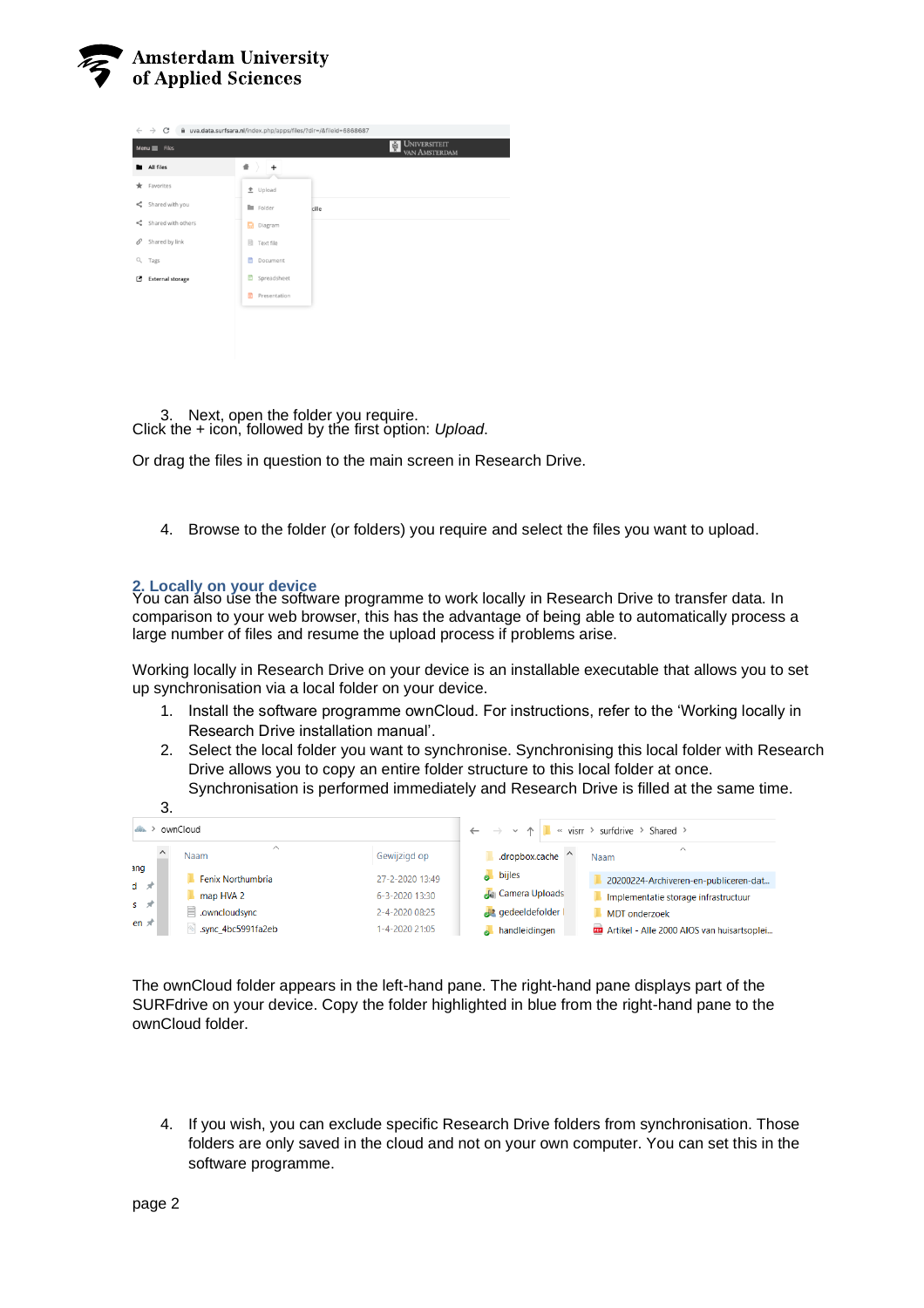

## **3. Add a SURFdrive folder to your Research Drive**

If you have already started the research project and you already have data on SURFdrive, you can add a SURFdrive folder to your Research Drive via Federated Sharing. Federated Sharing allows you to share folders in a different storage system (SURFdrive) under the same identity, specifically your SURFconext identity.

You require your Federated Cloud ID for this. The instructions below explain how to do this after logging on in Research Drive.

1. Look up the Federated Cloud ID in Research Drive. Click *Instellingen (Settings)* to display the main menu.



2. Click *Algemeen (General).* Scroll down until you see *Gefedereerde Cloud* (Federated Cloud).

3. Copy this Federated Cloud ID: [yourname@hva.data.surfsara.nl.](mailto:yourname@hva.data.surfsara.nl)

4. Now navigate to SURFdrive via the web interface [https://surfdrive.surf.nl/files.](https://surfdrive.surf.nl/files) Select the folder you want to see in Research Drive.



Mark the folder by activating the checkbox.

5. Click the *Share* icon and enter the Federated Cloud ID. .<br>Gebruiker en Groepen

| Gebruiker en Groepen | <b>ODENDATE LINKS</b> |
|----------------------|-----------------------|
|                      |                       |

jenaam@uva.nl@uva.data.surfsara.nl

6. Your federated name will be identified now. After you have been identified, you can set the corresponding permissions. In this case, you can activate all the checkboxes.

 $\vee$  kan delen  $\vee$  kan wijzigen  $\vee$ v creëer v wijzig v verwijderen

Now you can close the SURFdrive environment.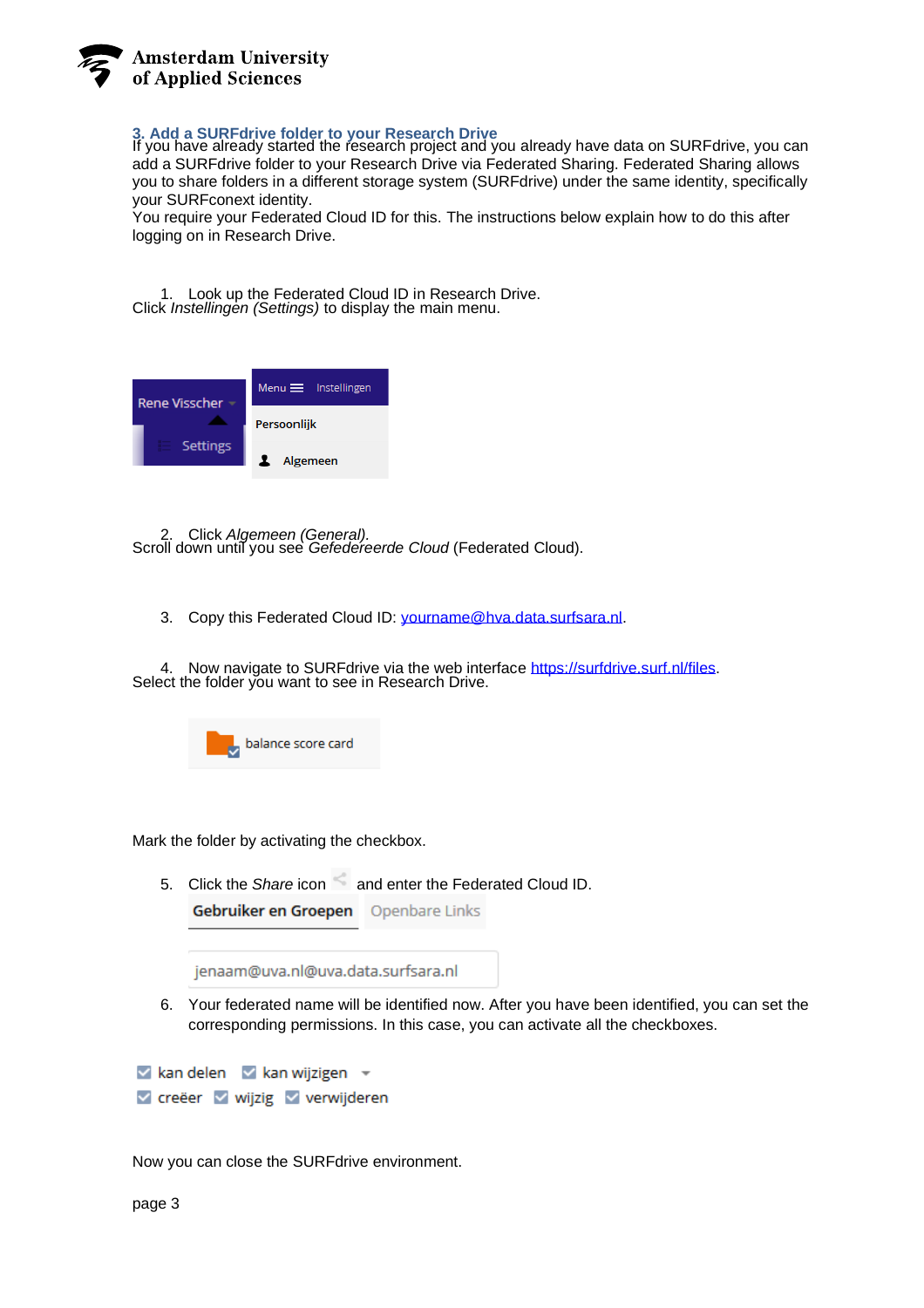

7. Go back to Research Drive, click the *bell icon*. Click *Accept*.

| Notifications •<br><b>Rene Visscher</b>                                                 |  |  |  |  |  |
|-----------------------------------------------------------------------------------------|--|--|--|--|--|
| "@uva.nl@https://surfdrive.surf.n<br>shared "balance score card" with you               |  |  |  |  |  |
| "rvissch1@uva.nl@https://surfdrive.surf.nl/<br>invited you to view "balance score card" |  |  |  |  |  |
| <b>Decline</b><br>Accept                                                                |  |  |  |  |  |

- 8. The folder appears now in Research Drive.
- 9. You have now copied the files from the SURFdrive folder to a folder in Research Drive with an intact SURFdrive link.

We advise you to transfer the data, rather than keeping the SURFdrive link intact. To copy the folders, proceed as follows.

10. Select the folder from SURFdrive.



11. Click the three dots and choose *Copy* from the list of options.